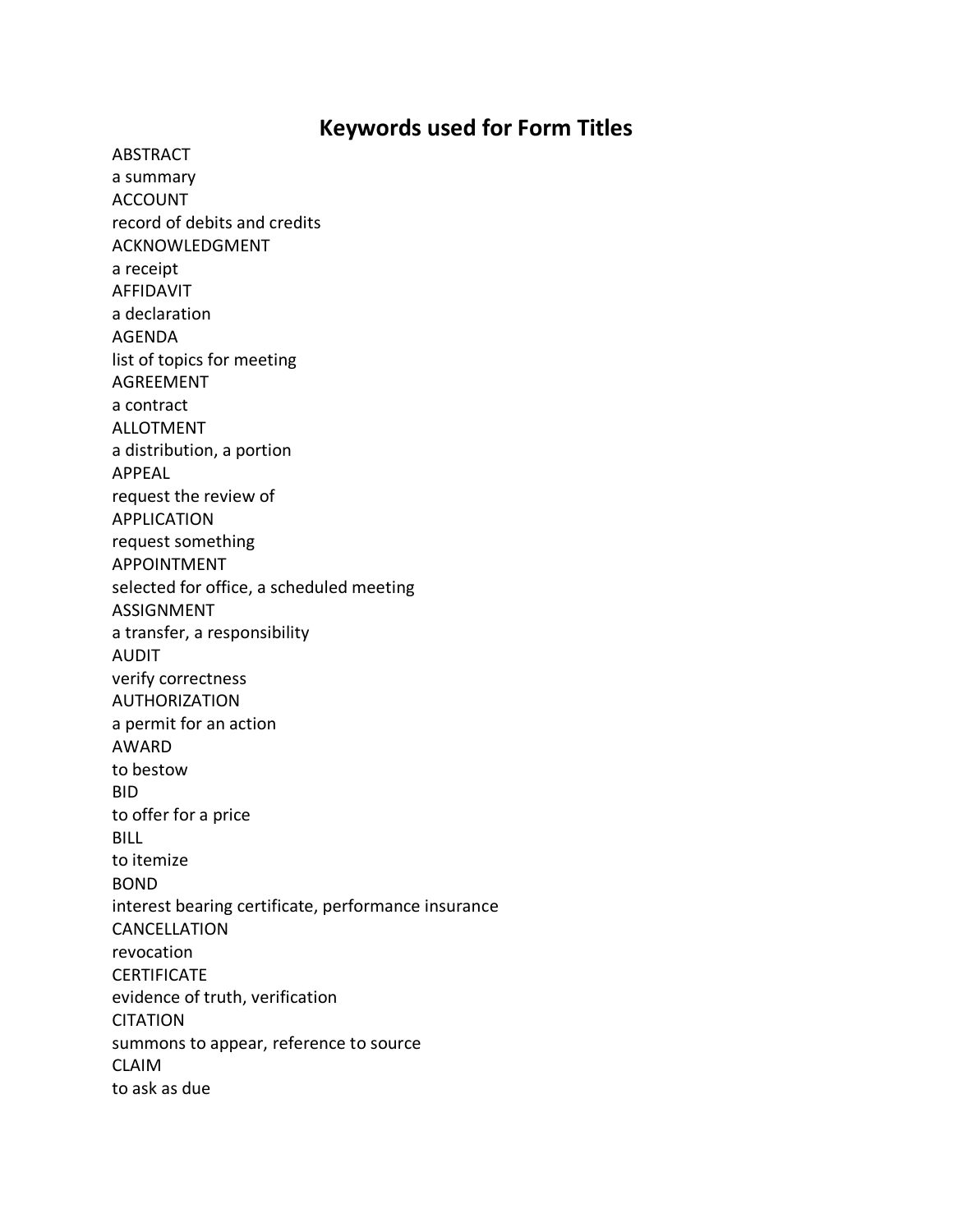**COMMISSION** to grant power COMMUNICATION interchange of information COMPLAINT a formal allegation CONTRACT binding agreement DEED to convey real estate DIARY a daily record DIGEST to classify and condense DOCUMENT to furnish information ENDORSE to write, to assign ESTIMATE approximate calculation FOLLOW-UP seek completion of an action **GUIDE** direct the course of IDENTIFICATION name, proof of identity INDEX list, reference INQUIRY seeking to know **INSTRUCTION** furnish with directions INVENTORY to itemize INVOICE to bill or charge for ITINERARY record of a trip **JOURNAL** record of transactions and status LEASE to rent LEDGER record of accounts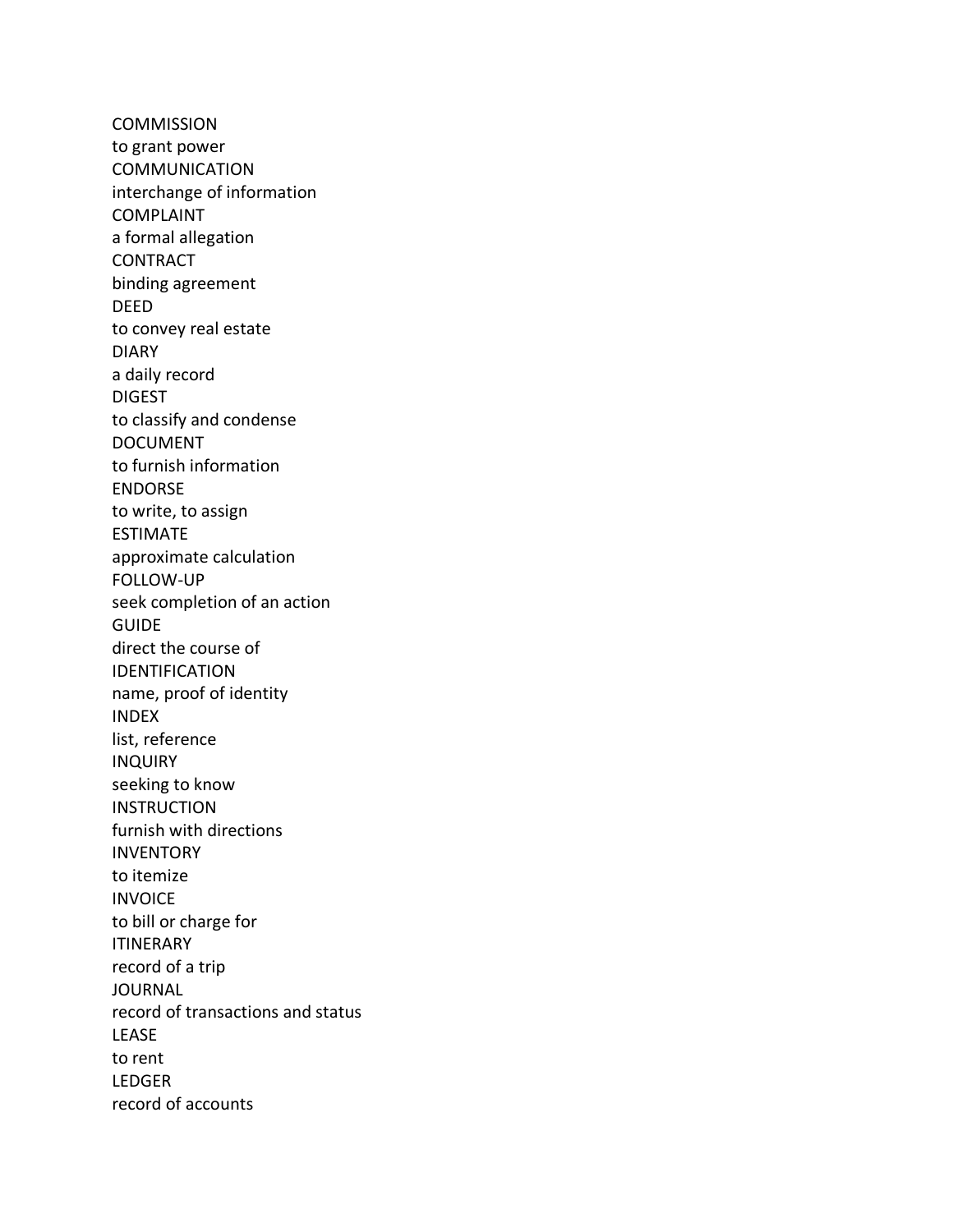**LIST** to catalog, enroll, register LOG record of progress MANIFEST list of cargo MEMORANDUM informal communication MESSAGE communication NOTE acknowledge a debt **NOTICE** announcements NOTIFICATION advice of information ORDER command PASS permit to come and go PERMIT authorization for a specific act PETITION formal request **QUESTIONNAIRE** list of questions RECEIPT acknowledge delivery or payment RECOMMENDATION advice RECORD an account of facts or events REGISTER list of events or actions in sequence RELEASE set free or grant freedom REPORT an account of action or status REQUEST ask for something REQUISITION written order or request RETURN report on flow of funds, as tax return